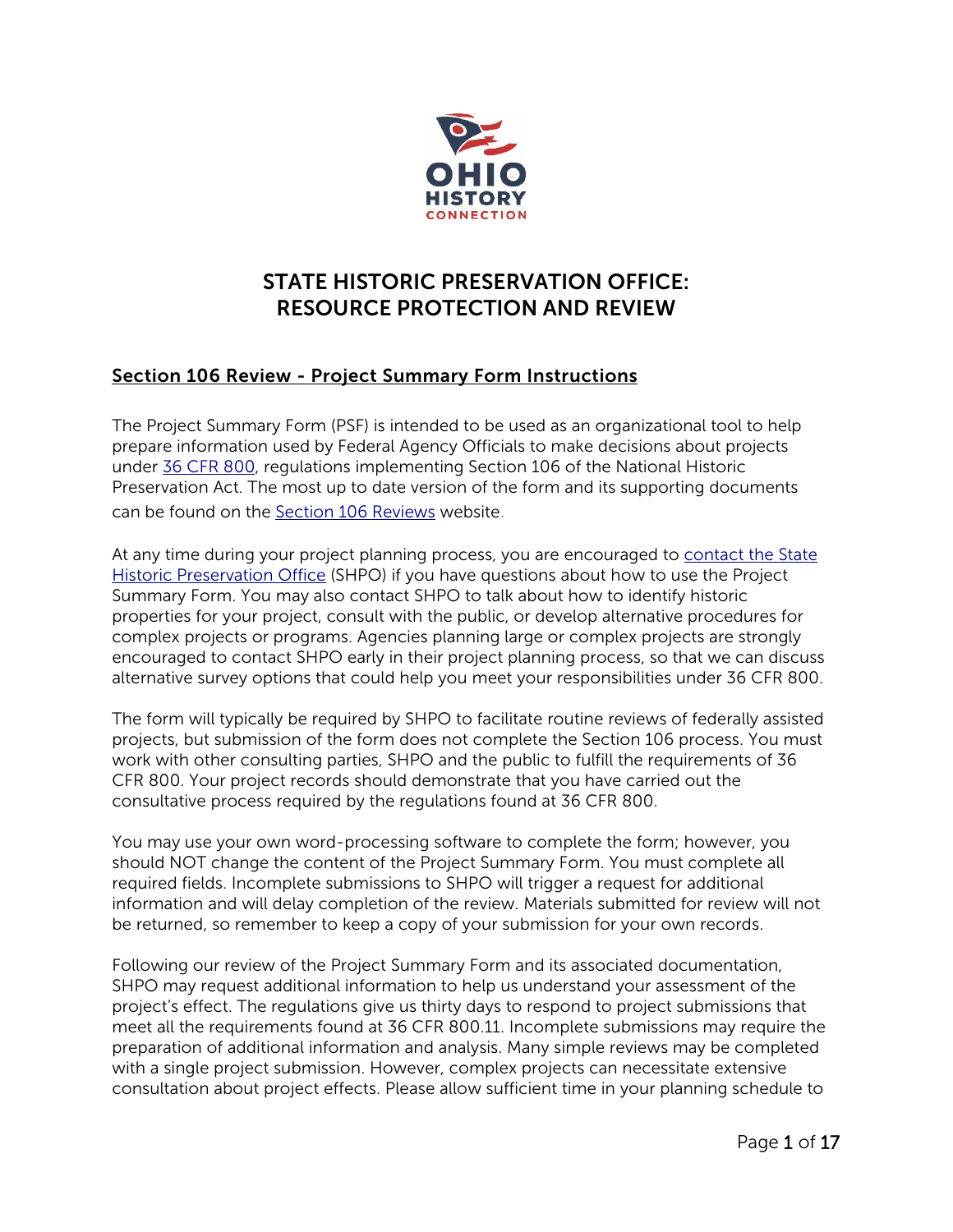accommodate the possibility of additional review periods by SHPO and other consulting parties.

Please prepare one copy of the Project Summary Form for each project that is being submitted for review. Please type your responses or generate a form with your information entered. Applicants are encouraged to submit any additional information on additional sheets of paper, labeled with the appropriate section title. All supporting documentation must be labeled with the project's name and should reference the Project Summary Form section that you are supplementing.

Submit the Project Summary Form - with supporting documentation attached - by mail to the address listed on the last page of the PSF form. We are unable to accept any project submissions electronically at this time.

Note: For projects requiring a license from the Federal Communications Commission, you must use [FCC Forms 620 or 621,](https://wireless.fcc.gov/siting/npa/forms.html) not the Project Summary Form. Other projects that are subject to certain Programmatic Agreements may not need to use this Form. Non-Entitlement Communities typically should not use this form unless their project will also receive federal assistance from non-HUD sources. Please contact SHPO if you are not sure whether you should use this Form.

## SECTION 1: GENERAL PROJECT INFORMATION

In order to maintain records about federally assisted projects and properties that are evaluated during their review, SHPO maintains individual project files that are tracked through our project logging system. Please make sure that you complete all information fields that are applicable to your project so that we can make sure that all related submissions are filed together.

All contact information provided must include the name, address, email address and phone number of the person listed. Unless otherwise requested, we will first contact the person that submits this Project Summary Form with any questions or comments about this project. Please make sure that the person whose name is listed within the Project Contact Information box at the beginning of this section is ready to provide us with additional information.

We may also contact the federal officials who are responsible for the regulatory decisionmaking for this project. Typically, we would be seeking clarification about the status of your project and the timing of its Section 106 review relative to other regulatory requirements. For more complex projects, you can expect federal agency staff to direct the consultation and submit information prepared by applicants and their consultants in support of their own findings.

For challenging projects, you may complete as much information as possible in all Sections, and then check the box in Section 5. A. to ask SHPO to offer preliminary comments or make recommendations about how to proceed with your project consultation. This is recommended if your project involves effects to significant historic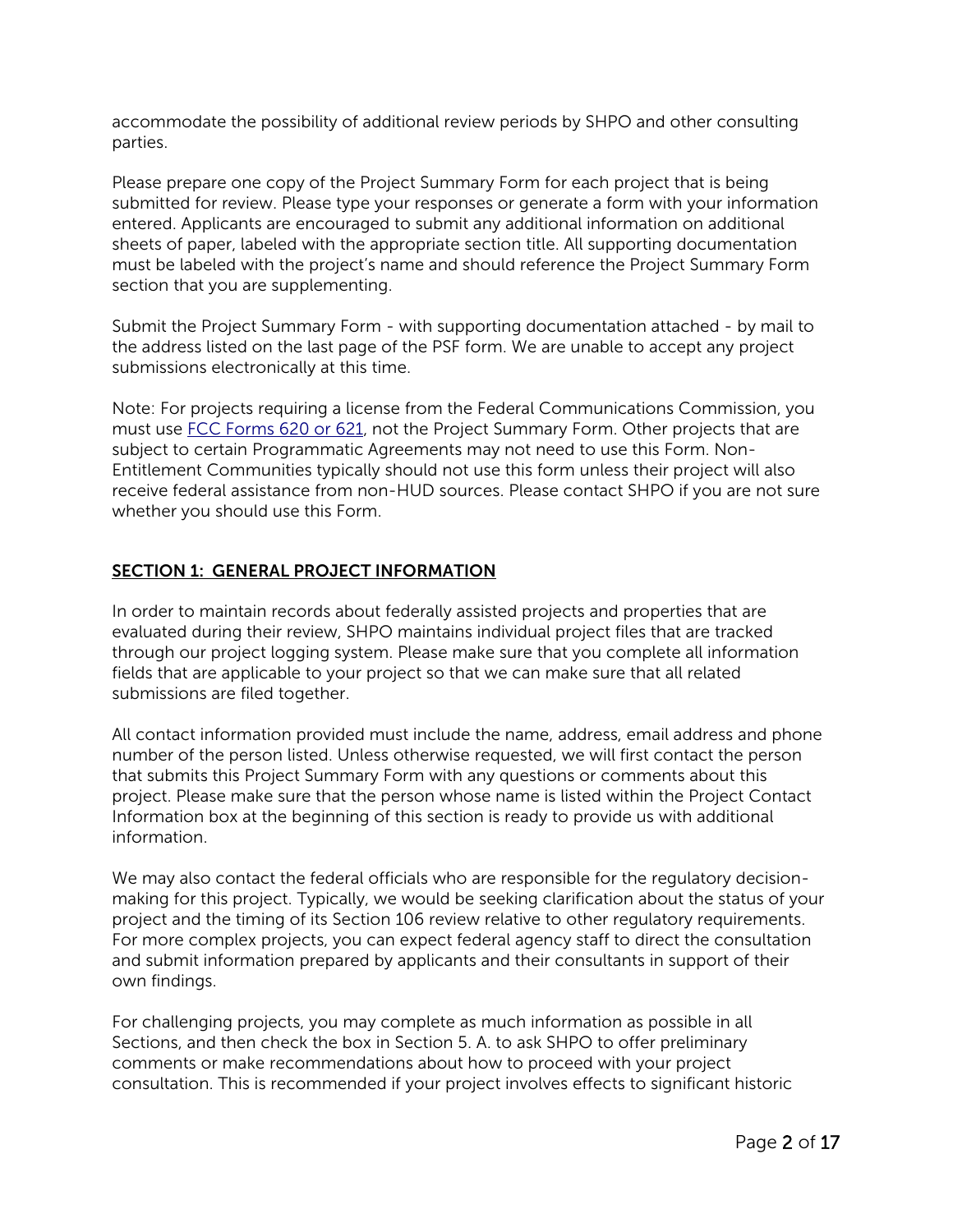properties or if there may be challenging procedural issues related to your project. Please note that providing information to complete all sections will still be required and that asking SHPO for preliminary comments tends to delay completion of the review process for some projects.

#### A. Project Info

1. Check "Yes" for a New Project submission.

Check "No" if there is a previous submission associated with your project that we will need to locate in our project files.

If you have any previous correspondence from SHPO that relates to the previous submission, list the SHPO Project ID/RPR Serial Number that can be found on the lower right hand corner of the letter, or include a copy of the letter in your current project submission.

- 2. Provide the name of your project, if it has one. This information will be used by SHPO to help track the project internally and will also be used on our correspondence about the project.
- 3. Provide the internal tracking or reference number used by the Federal Agency, consultant, and/or applicant to identify this project, if applicable. We will use your tracking or reference number on our correspondence about this submission.
- B. Provide the actual address of your project, if applicable. If no street address exists, then please list the nearest road intersection and its distance and direction from the project. For example- "*Project site is located 3.4 miles south of the intersection of State Route 281 and State Route 65, just northwest of Deshler*."
- C. List the city or township in which the project is located. Please remember that a mailing address may list a local jurisdiction, while the project footprint is actually located outside the incorporated limits in an adjacent township. In such a situation, then the township would be the appropriate location to list in this section.
- D. List the county or counties in which the project is located.
- E. Include the name, address, email address and telephone number of the contact person at the federal agency that is funding, licensing, approving or permitting **your project.** If you are unsure about which federal agency is involved in the authorization for your project, then please contact the party who is asking you to apply for Section 106 review to obtain this information. Projects not receiving federal funding, nor requiring a federal license, approval or permit, are not typically subject to Section 106 review.

Any HUD Entitlement Communities acting under delegated environmental review authority should list their own contact information. For most projects requiring a license from the Federal Communications Commission, do not use this form. Certain other federal agency programs have unique project submission standards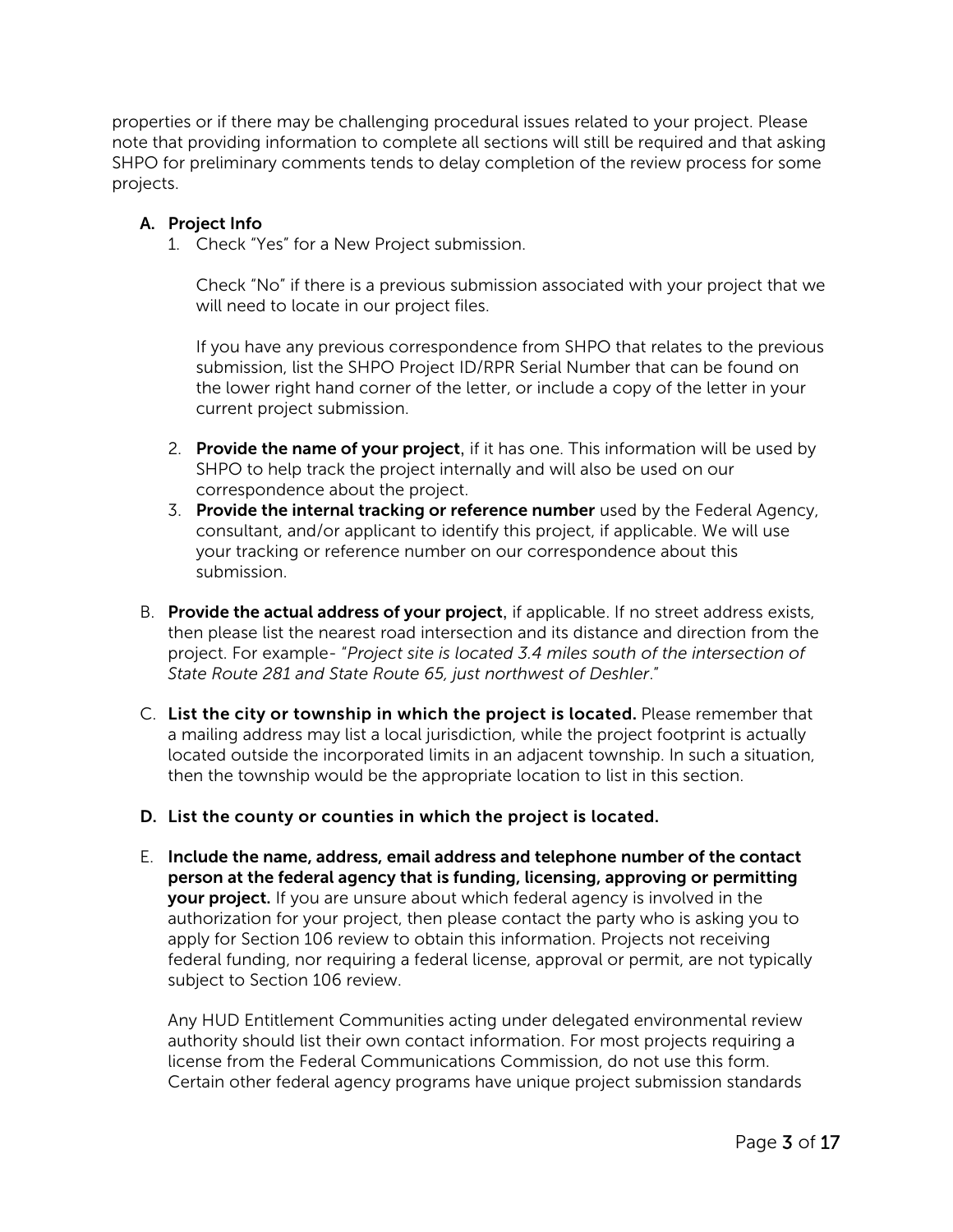that are mandated under local, state, or federal Programmatic Agreements. If you have any questions about whether you should be using another submission format, please contact us at or call any reviewer listed in the [Resource Protection Review](https://www.ohiohistory.org/wp-content/uploads/2022/03/SHPO_RPR_Staff_List.pdf)  [staff list.](https://www.ohiohistory.org/wp-content/uploads/2022/03/SHPO_RPR_Staff_List.pdf)

F. List the specific types of federal assistance that your project is receiving (CDBG, HOME, Section 202 assistance, Section 404 Permit, etc.) If you are receiving assistance from multiple federal programs (i.e. multiple federal funding sources, or both federal funding and permits), then let us know about all sources of federal assistance.

The Section 106 regulations do allow for one Federal Agency to be designated as a Lead Agency for the purposes of review. We strongly recommend that Agency Officials try to coordinate their Section 106 responsibilities in order to avoid unnecessary multiple reviews. If one agency has been authorized to act as a Lead Agency for this project, then we recommend that this agency should obtain a written consent document from the other Federal Agencies that clearly describes the extent of that authorization and provide a copy of that document with your submission.

G. The Project Summary Form may also be used to prepare submissions about state projects. [Ohio Revised Code 149.53](https://codes.ohio.gov/ohio-revised-code/section-149.53/8-24-1976) asks state agencies to cooperate with the Ohio History Connection during the planning and construction of public improvements. ORC 149.53 also encourages agencies and their contractors to work with the Ohio History Connection to conduct archaeological and historic surveys and to notify the Ohio History Connection about archaeological discoveries.

If this project is being submitted for consideration under ORC 149.53, list the name, address, email address and telephone number of the contact person at the state agency that is funding, licensing, or permitting your project.

- H. List the specific type of state assistance that your project is receiving (Clean Ohio Trails, NatureWorks, Ohio Cultural Facilities Commission grant, etc.)
- I. Submitted solely under ORC 149.53. By answering, "Yes" to this question, you acknowledge that your project will not require any federal assistance (funding, licenses, approvals, permits). In response to your submission, we will offer comments and recommendations about your project under ORC 149.53 only.
- J. Public Involvement. As part of the Section 106 process, you are responsible for making sure that the general public has an opportunity to learn about your project and its potential to affect historic properties before a project is authorized to proceed. In this section, please tell us how you have provided notice to the public about this project, the level of information that was available and what concerns were expressed. Provide copies of any correspondence regarding the project's effects on historic properties that has been submitted by members of the public, or summaries of any conversations you had with them regarding this project. You may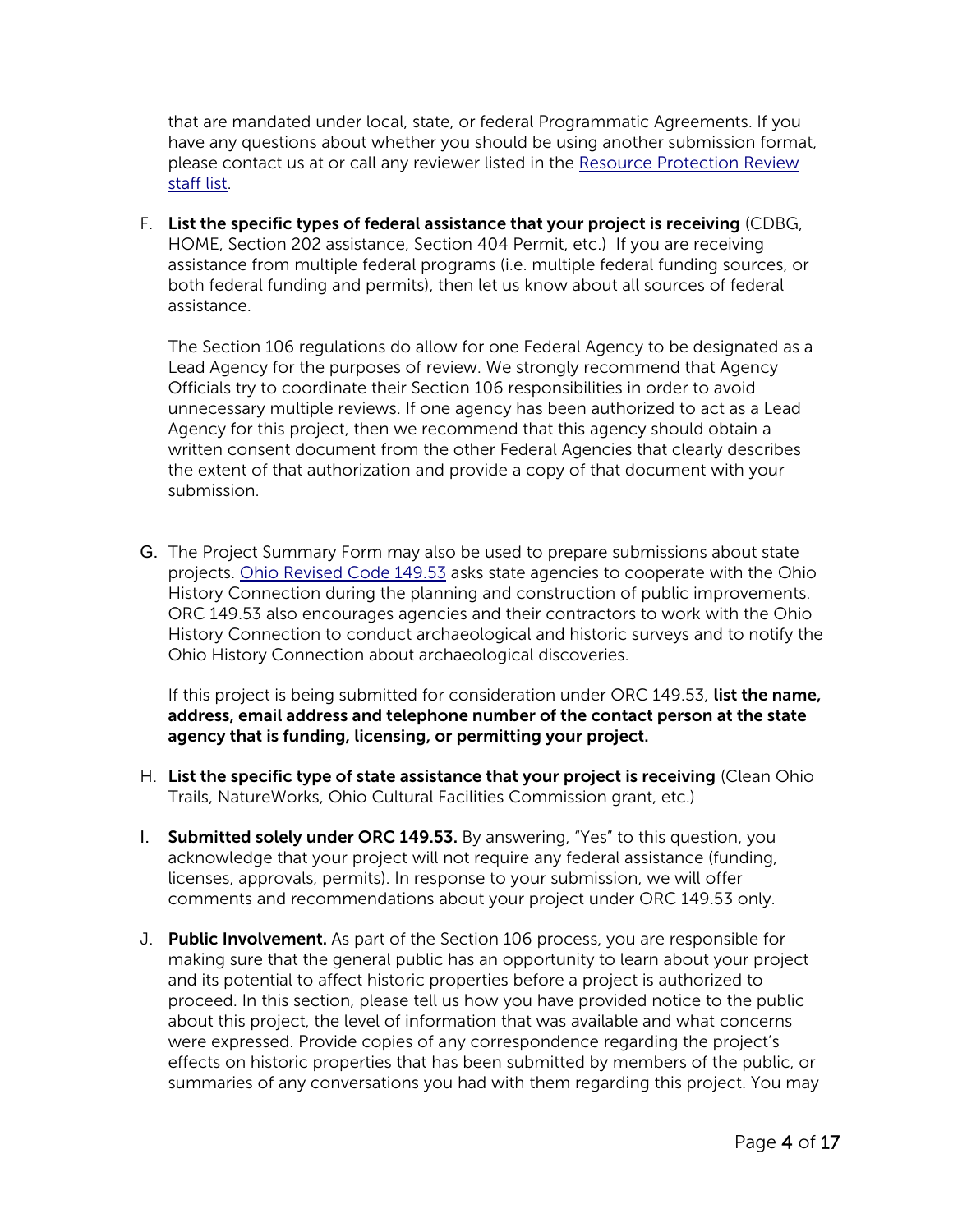also include minutes from any public meeting that was held if your project was on the agenda.

For information and guidance about required public involvement in the Section 106 consultation process, see [36 CFR Section 800.2\(d\).](https://www.law.cornell.edu/cfr/text/36/800.2) For helpful material to distribute to the members of the public who express an interest in the project's effects on historic properties, see the Advisory Council on Historic Preservation's publication: *[A](https://www.achp.gov/digital-library-section-106-landing/citizens-guide-section-106-review)  [Citizen's Guide to Section 106](https://www.achp.gov/digital-library-section-106-landing/citizens-guide-section-106-review)*.

K. Other Consulting Parties. As part of the Section 106 process, you must plan to involve individuals or organizations with a demonstrated interest in the project or general historic preservation concerns. Typically, at a minimum you should plan to notify landmark commissions within the local jurisdiction, local or regional historic preservation groups, or individual property owners that may be directly affected by the project.

Please tell us how you have provided notice to likely consulting parties about this project, the level of information that was made available to them, and what concerns they expressed. In addition to summarizing your efforts to involve consulting parties in consultation, provide copies of any correspondence regarding the project's effects on historic properties that has been submitted by consulting parties. If additional discussions with consulting parties will occur as part of final project development, please tell us how and when that consultation will occur.

Note that, pursuant to [36 CFR Section 800.2\(c\),](https://www.law.cornell.edu/cfr/text/36/800.2) the following entities are entitled to consulting party status:

- State Historic Preservation Office
- Indian tribes that may assign significance to properties that may be affected by the project
- Local Government with jurisdiction over the area in which the effects of the project may occur
- Applicants for federal assistance
- Individuals and organizations with a demonstrated preservation, legal, or economic interest in the project, as defined at 36 CFR 800.2(c)(5)

For guidance regarding consulting with Indian Tribes about the effects of the project on historic properties, see the Advisory Council on Historic Preservation's publication "*[Consulting With Indian Tribes in the Section 106 Review Process"](https://www.fcc.gov/file/14538/download#:%7E:text=The%20agency%20official%20shall%20ensure,and%20federally%20recognized%20Indian%20tribes.)*.

## SECTION 2: PROJECT DESCRIPTION AND AREA OF POTENTIAL EFFECTS (APE)

In order to understand your project's potential for effects and help determine what level of archaeological or architectural survey is necessary to identify historic properties, this section asks you to provide us with detailed information about the project site and a description of the work proposed. Information about your project should be written for a reader who may not be familiar with the type of project or construction that you are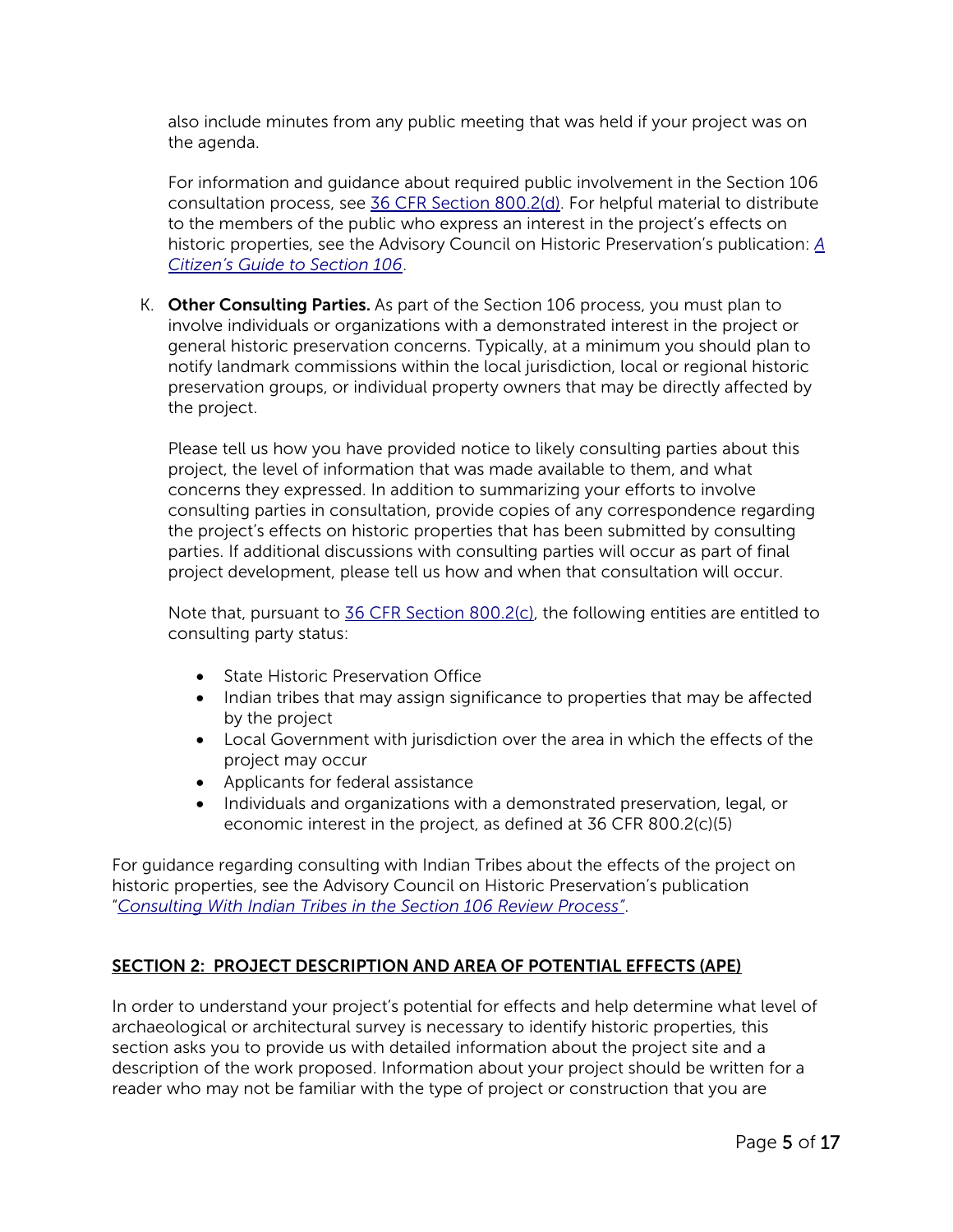describing. Providing accurate project mapping is especially important, since it is important to know the exact location of the project in order to compare it to existing information about historic properties. It is unlikely that reviewers will visit your project site, so please provide information that clearly describes the project site and location.

You will use all this information to establish an Area of Potential Effects (APE) for your project. The APE is defined as the geographic area or areas within which an undertaking may directly, or indirectly, cause changes in the character or use of historic properties, if any are present. Establish the geographical boundaries and justification for your APE based on the most likely direct and indirect effects that might occur as a result of project activities. In most instances, the area of potential effects is not simply the project's physical boundaries, or right-of-way. The area of potential effects is influenced by the scale and nature of an undertaking and may be different for different kinds of effects caused by an undertaking. In defining the APE, you must consider not only physical effects but also visual, auditory, and sociocultural effects (i.e. land use, traffic patterns, public access). In order to make decisions about how to set your project's APE, we recommend that you fully consider the "Criteria of adverse effect" and "Examples of adverse effects" found at [36 CFR](https://www.law.cornell.edu/cfr/text/36/800.5)  [800.5.](https://www.law.cornell.edu/cfr/text/36/800.5)

- A. Tell us whether this project will involve any excavation or other grounddisturbing activities by checking "Yes" or "No". This will help determine whether the necessity for archaeological survey should be considered for this project. You should also consider whether any borrow or spoil areas may be needed as part of construction and where those areas might be located, if known. If there will be "No" ground-disturbing activities, then you may skip the rest of Section 2. A. and continue completing this form at Section 2. B.
	- 1. Describe the dimensions and nature of any proposed ground disturbing activity, including information about associated construction, such as access roads, sewer lines, etc. This information will help to determine whether it is possible that archaeological resources may be affected by the proposed work.
	- 2. Describe the previous land use within the project footprint. Historically, was the property agricultural, industrial or residential? Have utility corridors been placed on the property?
	- 3. Describe the current use and condition of the property.
	- 4. Ask the landowner if he/she is aware of any artifacts that have been discovered on the property at any point in time. Include their description of items that have been found, if any.
- B. Provide a USGS 7.5 minute quadrangle map with the exact project location clearly **marked**. You do not need to submit an entire quadrangle map; rather, the relevant portion of the map printed on an 8.5x11 inch sheet of paper is acceptable, with the project location clearly marked. Map scale must be 1:24000. SHPO offers free access to the [Online Mapping System](https://www.ohiohistory.org/preserving-ohio/state-historic-preservation-office/online-mapping-system/) where this map can be created. Instructions for using this program can be found [here.](https://www.ohiohistory.org/wp-content/uploads/2022/03/OSHPO-Online-Mapping-System-Help-File.pdf) Photocopies are acceptable as long as the map and location are clear. Street maps, plat maps, and Internet street mapping are NOT acceptable substitutes for this map. See the free public access on our [Online Mapping](https://www.ohiohistory.org/preserving-ohio/state-historic-preservation-office/online-mapping-system/) website for full instructions on obtaining a USGS map online.
	- 1. Provide the name of the quadrangle map.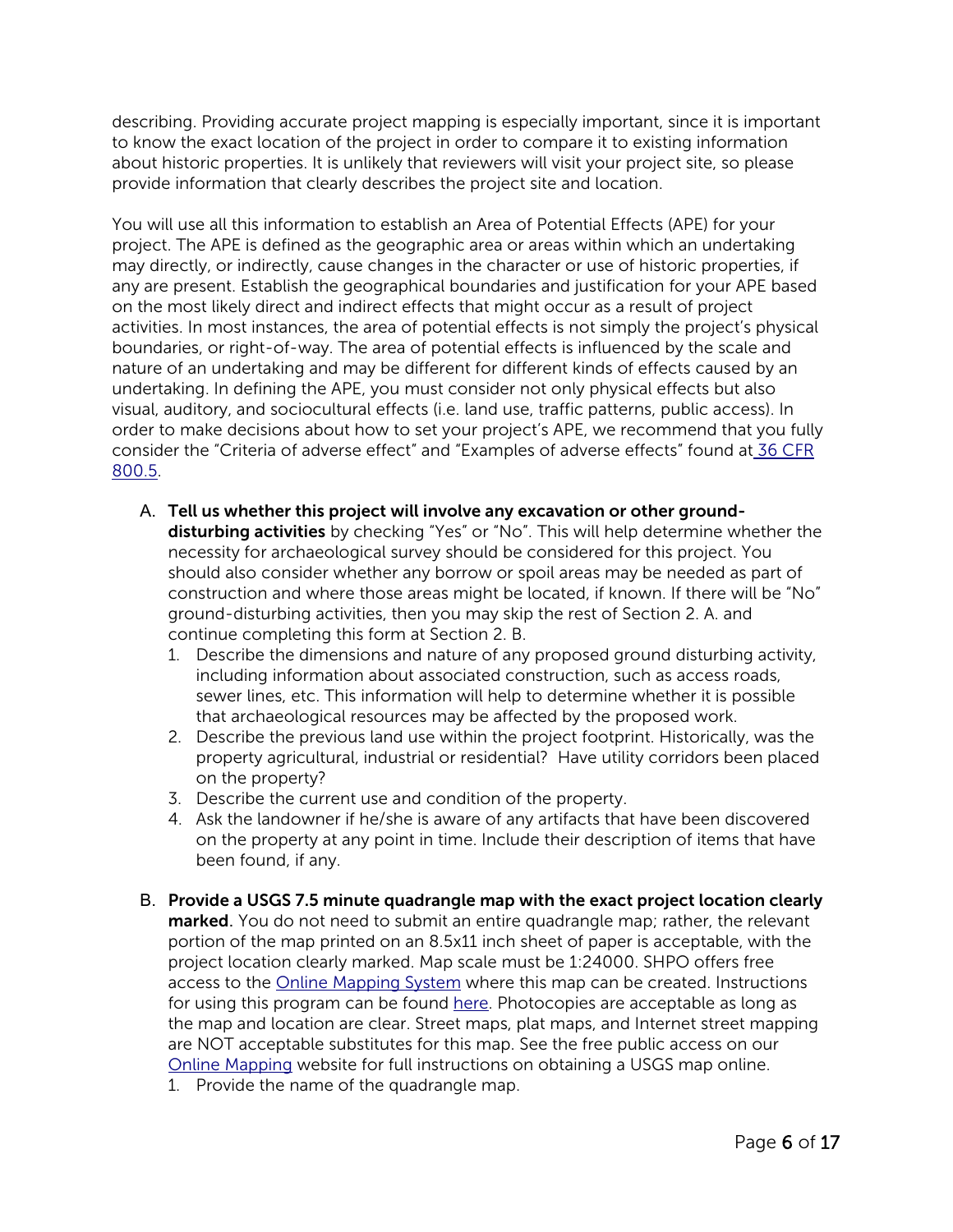- 2. List the city/village or the township where your project is located.
- C. Provide a street-level map that clearly shows the location of the project. You may use a copy of a plat map or a city street map, so long as we could use the map to find the project site (i.e. - we could drive there). Your map should also provide the precise location of the project's boundaries. If the project activities will occur in several locations (i.e. curb and gutter replacement at several places along a roadway), all such locations must be noted. Please ensure that street/road names are included and legible. Define the APE that you have established for this project. This APE map will outline the area that you will study in order to determine whether historic properties might be present (you will present the results of that study in Section 3 of this form.).
- D. Describe the steps taken to identify the Area of Potential Effects and justify the boundaries chosen**.** List the types of effects likely to result from the project and provide a discussion of how you determined the geographic area in which each is likely to be present. The terms "not applicable" or "unknown" are not acceptable responses. For more information about meeting the required documentation standards for establishing the Area of Potential Effects for a project, see the Advisory Council on Historic Preservation publication: *[Section 106 Regulations: Section by](https://www.achp.gov/digital-library-section-106-landing/section-106-regulations-section-section-questions-and-answers)  [Section Questions and Answers](https://www.achp.gov/digital-library-section-106-landing/section-106-regulations-section-section-questions-and-answers)*.
- E. Provide a detailed written description of the actual activities that will occur as part of your project. Include any available information about building demolition, rehabilitation, new construction, fills, grading, infrastructure improvements and major landscape changes. You can supplement your written description with any available plans, specifications or concept drawings. Supplemental documents should be labeled and appended to this form.

You may not substitute documents that have prepared for other purposes for the research and analysis that is required to complete this section or the rest of this form. You may only include documents like Environmental Impact Statements or Environmental Surveys for the purposes of supporting your consideration of effects to historic properties.

Only the effects that a project may have on historic properties are given consideration in Section 106 review. Economic benefits and impacts to the natural and social environment are not part of our review unless these have a direct connection to effects on historic properties.

Remember that the SHPO reviewer may not have a working knowledge of your project type and the effects that they are likely to produce. Your description should contain sufficient detail to allow the SHPO reviewer to understand the scope of the project and the actions that will be undertaken to facilitate its construction. Be specific and avoid using generalities.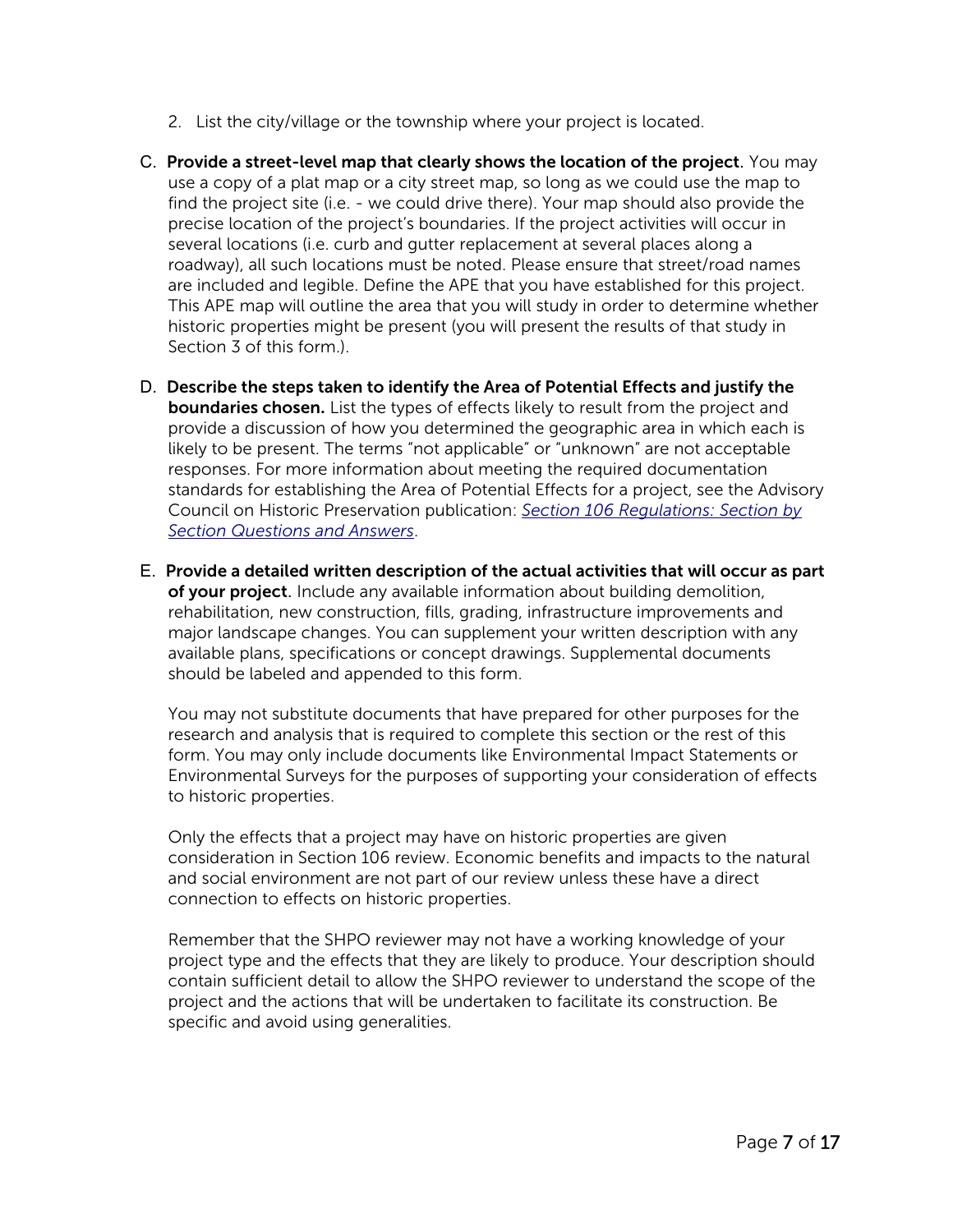## SECTION 3: IDENTIFICATION OF HISTORIC PROPERTIES

In this section, you will provide a description of the efforts taken to identify historic properties located in the Area of Potential Effects that you have established. A historic property is defined as any prehistoric or historic district, site, building, structure, or object that is listed in, or eligible for listing in, the National Register of Historic Places.

To complete this section, you will need to conduct background research that shows whether any historic properties have previously been identified within your APE. You will also complete a field survey to determine whether there are any historic properties located in the project APE that have not previously been identified. After completing your background research and field survey, you will prepare a list of all properties that need eligibility evaluation within the project's APE.

Using all this information, you will evaluate those properties using the National Register Criteria for Evaluation and prepare eligibility recommendations for each property. You will then report the results of your background research, field survey and eligibility evaluations using one of the options listed in order to complete this section.

#### Background Research:

It is your responsibility to make a reasonable and good faith effort to identify historic properties. Your background research must include research in records about previously surveyed properties that may be located within your project's APE. (You should also field check their location and condition when you do your field survey).

SHPO maintains extensive records about several different types of resources. Paper files are maintained at our office in Columbus. Access to these files at SHPO (800 E.  $17<sup>th</sup>$  Ave., Columbus, OH) is free and is available during regular business hours. There is a fee for copying the files.

These records include information about properties that are individually listed in the National Register of Historic Places or listed as part of National Register Historic Districts. We also have records about properties that have been entered into the Ohio Historic and Ohio Archaeological Inventories. We maintain information about formal determinations of eligibility that have been made by the Keeper of the National Register for properties in Ohio, as well as properties that are in the process of being nominated to the National Register. Finally, written reports about the results of previous archaeological and architectural surveys are also filed permanently at SHPO.

Ohio's custom online GIS system allows access to information about properties included in the Ohio Historic and Ohio Archaeological Inventories, as well as the National Register of Historic Places. This GIS system can be accessed through 3, 6, or 12 month paid subscriptions. You can find info about [registering for our online GIS system](https://www.ohiohistory.org/preserving-ohio/state-historic-preservation-office/online-mapping-system/) on our website. You may also obtain PDF versions of records included in this GIS system from SHPO for a fee.

In order to determine whether a property is listed on the National Register of Historic Places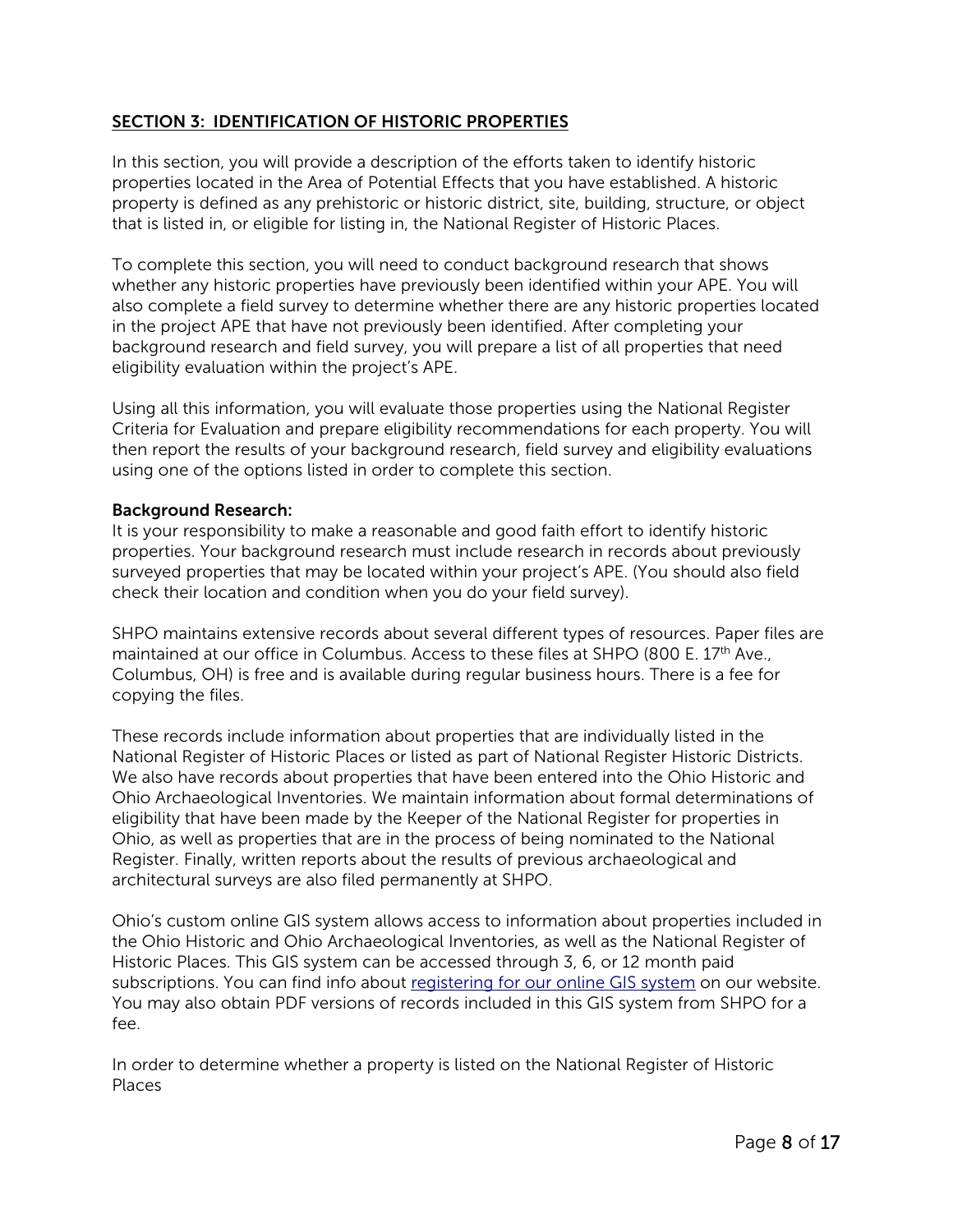You may obtain access to limited online records Via the [National Register Searchable](https://www.ohiohistory.org/preserving-ohio/national-register-of-historic-places/national-register-searchable-database/)  [Database](https://www.ohiohistory.org/preserving-ohio/national-register-of-historic-places/national-register-searchable-database/) website.

Locally, many jurisdictions maintain information about historic properties that are located in their communities, both those that are already listed in the National Register and those that have been located as part of preliminary surveys. Many local planning agencies, housing programs or development offices have information about historic properties within their jurisdiction. In particular, Certified Local Governments are federally certified communities with local historic preservation ordinances and a stated commitment to historic preservation initiatives. These [Ohio CLG communities](https://www.ohiohistory.org/preserving-ohio/certified-local-governments/) are listed at our website.

If you're unfamiliar with conducting this type of background research, Ohio has a feebased [Research Service](https://www.ohiohistory.org/preserving-ohio/state-historic-preservation-office/services-fees/) that offers a comprehensive search of all our state and National Register inventories. Information obtained from the SHPO Record Search Service should be used to facilitate your review of available background research sources. To complete this section, you must still evaluate whether properties located in your project's APE are eligible for or listed in the National Register of Historic Places. Do NOT just mail in the results of the Research Service with the idea that it meets the full requirements of this Section; your eligibility analysis is still required. Finally, we maintain a [list of consultants in Ohio w](https://www.ohiohistory.org/preserving-ohio/state-historic-preservation-office/services-fees/)ho will conduct research and survey work for historic properties.

Note that only a small percentage of the state's properties are documented in SHPO's files. Therefore, simply searching these files does not fulfill your responsibility to identify historic properties. You must also conduct field survey to examine your project's APE.

#### Field Survey:

Visit your project area to determine whether there could be any properties within the project's APE that should be evaluated for their eligibility to the National Register of Historic Places. The purpose of field survey is to determine whether there are any historic properties located in the project APE that have not previously been identified. If you have already completed your background research, you should have also confirmed the location and current condition of previously identified properties. Collect photos, condition assessments and other data to help complete other sections of this form.

Field survey is critical in helping you to decide whether you should hire a qualified consultant to conduct a specialized cultural resources survey to evaluate architectural or archaeological resources within your project's APE. It is possible for laypeople to complete this evaluation for simple projects, but we recommend that anyone completing this PSF should have at least an introductory level of training about the Section 106 process.

#### Eligibility Evaluation:

Use the information gained from your background research and field survey to evaluate whether any property located within the APE for your project may be eligible for inclusion or already listed in the National Register of Historic Places. Sections 3.A. through 3.D. offer you several different methods of reporting the results of your identification effort. In Section 3.E., you will conclude this section by indicating whether any historic properties are present in the project's APE. If there are historic properties, you will need to determine whether your project may have effects on them (See Section 4 Instructions for more info).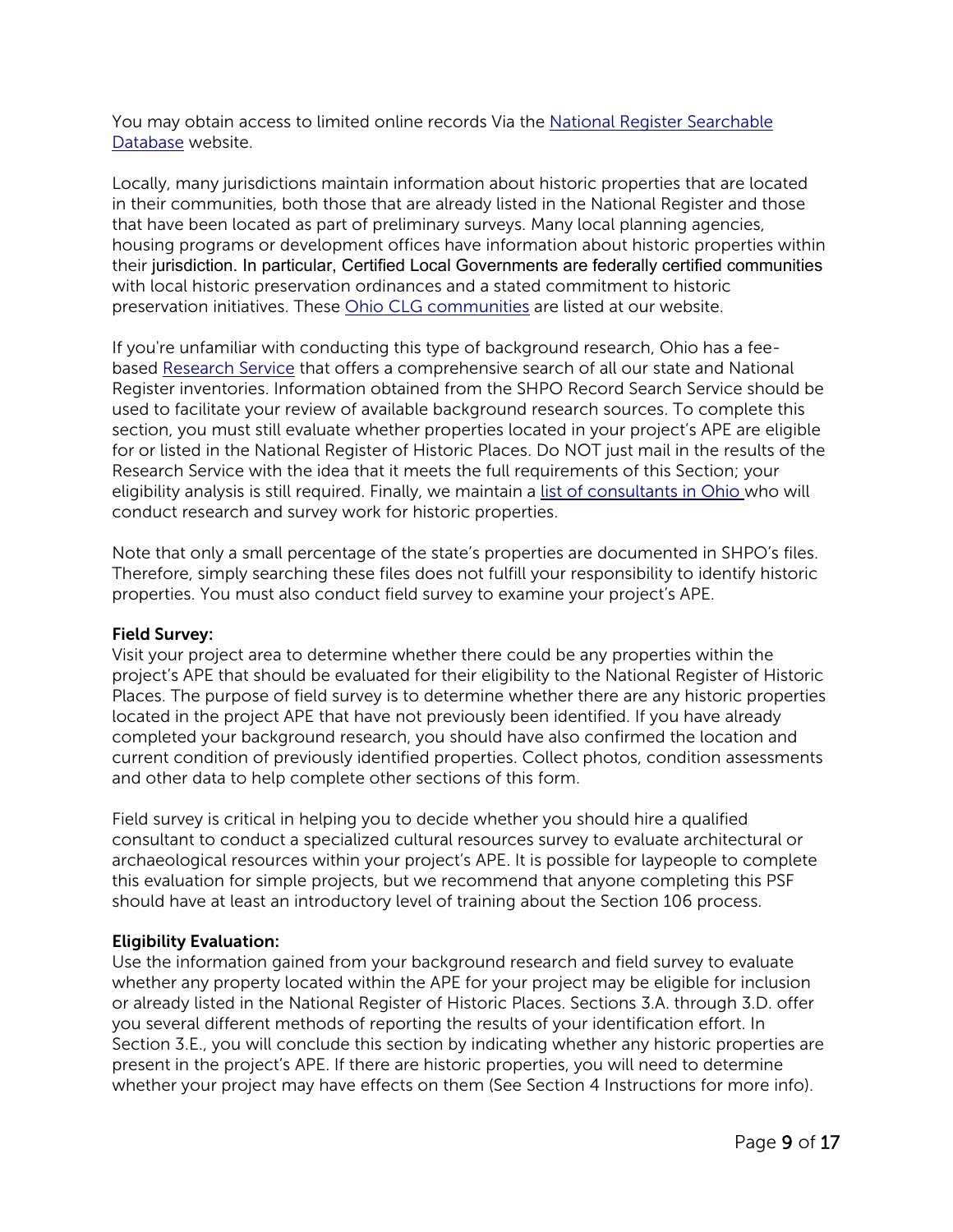When considering properties' eligibility for listing in the National Register, you must take into account both their historic significance and their integrity. Use information found during your background research and observations made during your field survey to [develop contexts](https://www.nps.gov/subjects/nationalregister/upload/NRB-15_web508.pdf) to help you assess the properties' National Register eligibility by applying the [National Register Criteria for Evaluation.](https://www.nps.gov/subjects/nationalregister/upload/NRB-15_web508.pdf) Next, determine whether properties that meet any of the National Register criteria [retain sufficient integrity to convey their significance.](https://www.nps.gov/subjects/nationalregister/upload/NRB-15_web508.pdf)

If your project is located in a National Register eligible or listed historic district, or is located in a local historic district, it is not necessary to provide information about every structure. Rather, you will identify the district and describe its general characteristics and range of construction dates.

Properties that meet at least one of the National Register criteria and retain sufficient integrity to convey their significance are considered "historic properties" for the purposes of Section 106 review. That is, historic properties that need to be taken into account as part of this consultation process are those properties that are eligible for inclusion or already listed in the National Register of Historic Places.

Remember that you are asking SHPO to concur with your eligibility recommendations. The information that you submit must provide a reasonable basis for SHPO to independently reach an opinion about the eligibility of the properties that you are evaluating. SHPO will review all of this information and decide whether to concur with your eligibility recommendations, disagree with your recommendations or ask for additional information in support of your decisions.

For more information about applying the National Register Criteria for Evaluation and assessing the integrity of historic properties, see *[Preservation Brief 15, "How to Apply the](https://www.nps.gov/subjects/nationalregister/upload/NRB-15_web508.pdf)  [National Register Criteria for Evaluation"](https://www.nps.gov/subjects/nationalregister/upload/NRB-15_web508.pdf)*, issued by the National Park Service.

## Recording Results of Background Research and Field Survey:

Section 3. A. Report your findings only for projects that clearly have no need for extensive field survey and resource evaluation. For example, if a project involved the installation of mechanical equipment purchased with federal assistance within a modern building, then it would not typically be necessary to conduct a survey to identify historic properties outside that building. Another example might be the construction of paved parking at a site where you have documented a previous building demolition with extensive grading. In that instance, it would not typically be appropriate to conduct any archaeological survey.

This section can be used to report your own opinion that comprehensive work to identify historic properties is not necessary. In most cases using this reporting option, you will indicate in Section 3.E. that "No Historic Properties are Present in the APE" and the determination of effect that you make in Section 5. B. will be "No historic properties will be affected".

You may also use this reporting option to fully document how you conducted early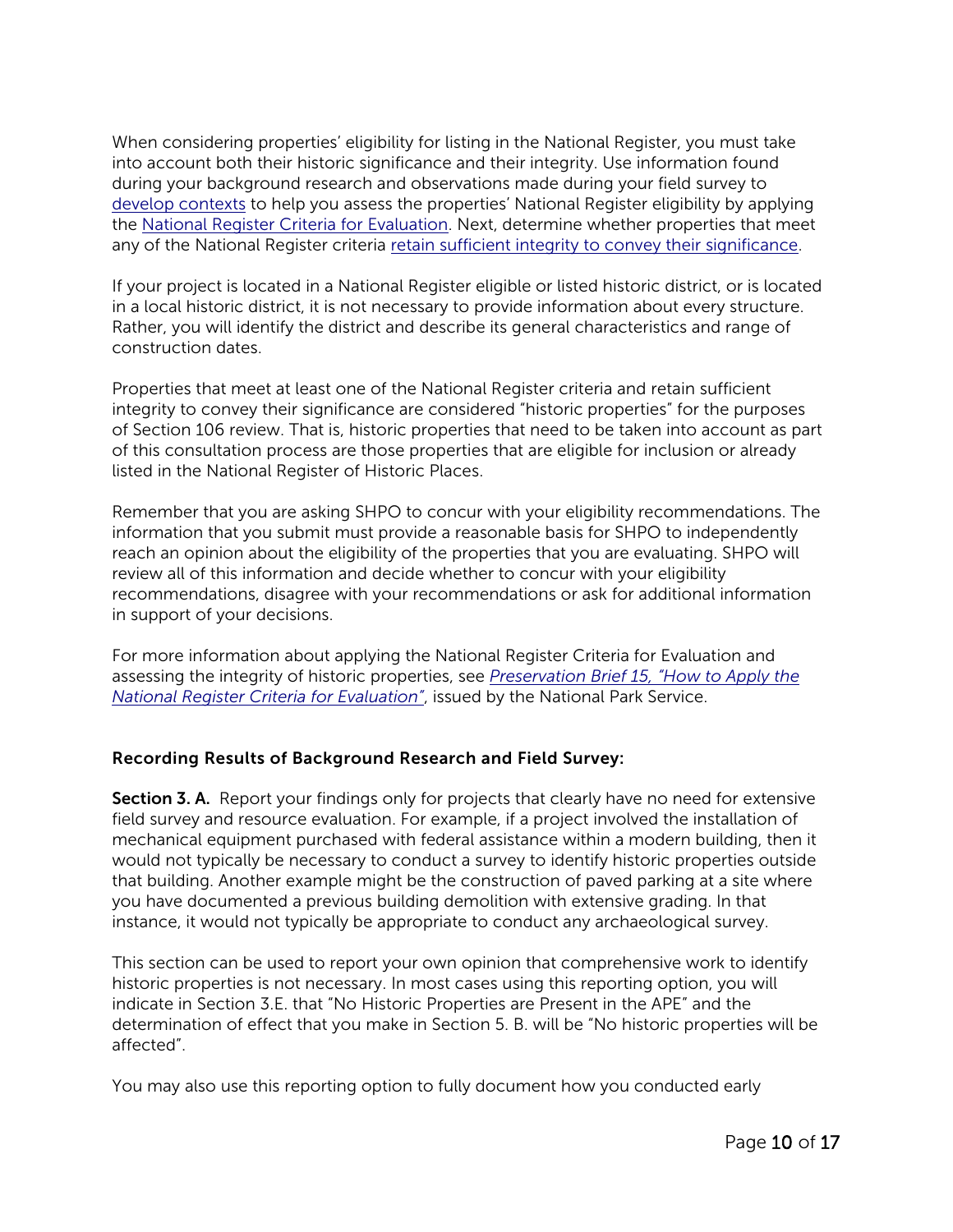coordination about your project's identification effort with SHPO. Keep in mind that you must explain how the project's potential to affect both archaeological and historic resources were considered. You should include phone logs, correspondence or emails that were exchanged, in order for us to match your formal PSF submission with our records about your early coordination. Documenting the basis for your decision to use this reporting option is critical; provide full project site descriptions in the supporting documents listed in Section 4.

Section 3. B. Report your findings for projects where you have identified a small number of built properties that need evaluation for their eligibility to the National Register of Historic Places. You may typically use this option only when you have less than 20 built properties to evaluate within your project's APE. For complex projects, you may consult with SHPO reviewers about creating a unique survey methodology for your project that could include the use of tabular inventory data.

You will also provide a narrative summary describing the results from your background research, including updated information about any previously surveyed properties that are located within your project's APE. The results of your field survey will be reported using a table that organizes your observations about specific properties. Your field survey must be keyed to mapping and photos provided in other sections of the PSF. You can access the [Section 106 Documentation Table and](https://www.ohiohistory.org/wp-content/uploads/2022/01/s106DocTable.zip) Instructions on our website:

Make sure that you provide a clear record of your National Register eligibility recommendations for every property that you evaluated. For any properties that meet at least one of the National Register Criteria for Evaluation, describe any alterations that have been made to the properties over time and discuss how these changes impact the properties' integrity.

Section 3. C. Report your findings when your project APE includes a significant number of built properties that must be evaluated for their eligibility. You may also use this section when you have identified previously surveyed archaeological sites located within the project's APE, but do not recommend new archaeological survey for this project. (SHPO may not concur with that opinion, so please explain the basis for your recommendation).

You may need to complete new or updated OHI [\(Ohio Historic Inventory\)](https://www.ohiohistory.org/preserving-ohio/survey-inventory/ohio-historic-inventory/) or OAI [\(Ohio](https://www.ohiohistory.org/preserving-ohio/survey-inventory/archaeology-survey/)  [Archaeological Inventory\)](https://www.ohiohistory.org/preserving-ohio/survey-inventory/archaeology-survey/) forms for your project. You may update information about previously surveyed properties by recording current data on Continuation Sheets that will be added to the existing inventory forms.

For minor projects, new Ohio Historic Inventory forms may be prepared using the OHI.pdf [form](https://www.ohiohistory.org/wp-content/uploads/2022/06/Ohio-Historic-Inventory-OHI_Form_fillable.pdf) with data population capabilities. However, you may only use this format for projects evaluating less than 20 built properties. Any project evaluating more than 20 built properties OR projects where you are using a cultural resources consultant must use the [Internet IForm](https://www.ohiohistory.org/preserving-ohio/survey-inventory/i-form/) to prepare and submit electronic inventory data to SHPO. We recommend that you print copies of draft Internet IForms for the purposes of Section 106 review.

You will provide a narrative summary that describes the results from your background research, including updated information about any previously surveyed properties that are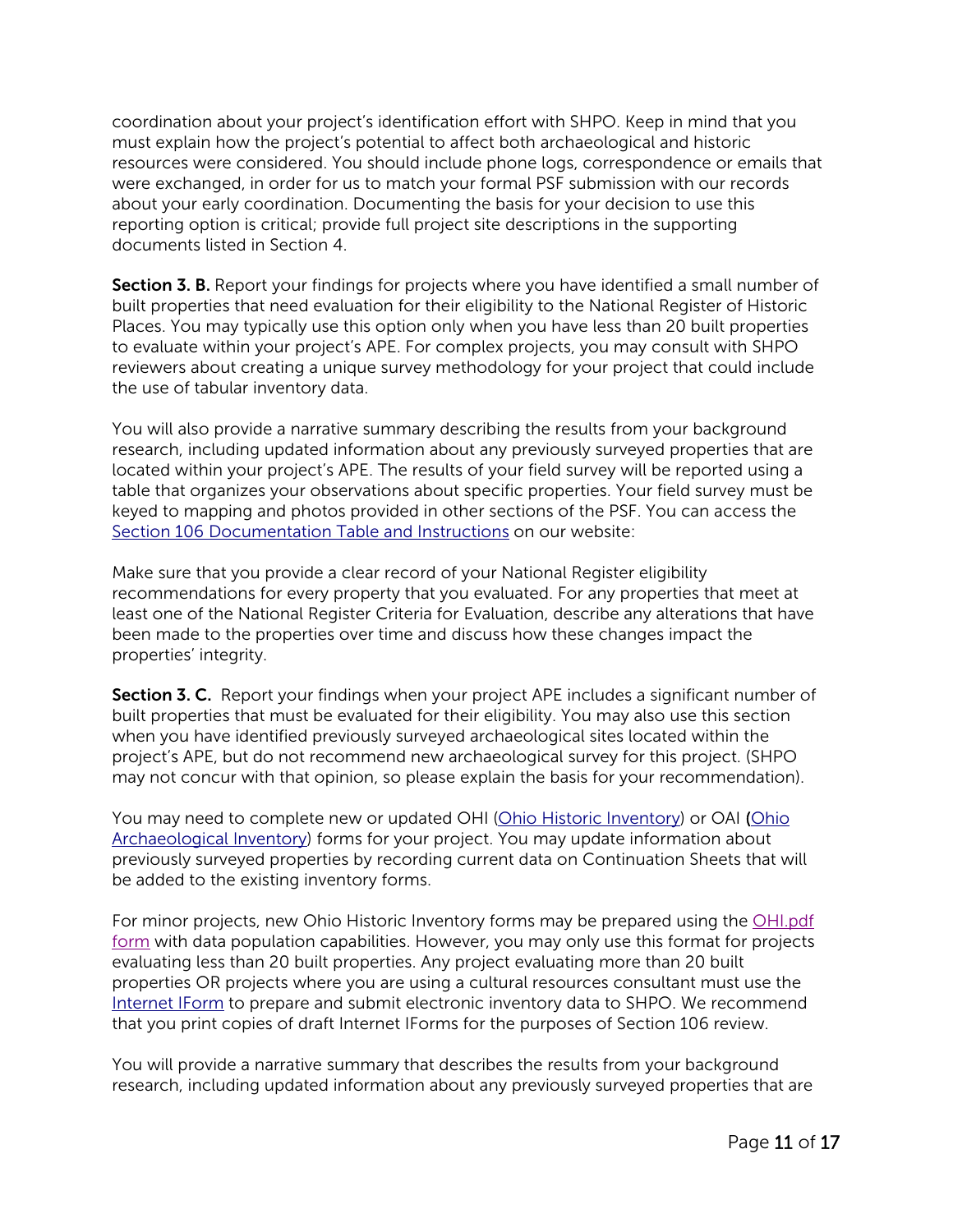located within your project's APE. You will also describe the methods that you used to conduct your field survey.

Make sure that you provide a clear record of your National Register eligibility recommendations for every property that you evaluated. For any properties that meet at least one of the National Register Criteria for Evaluation, describe any alterations that have been made to the properties over time and discuss how these changes impact the properties' integrity. Remember that you are asking SHPO to concur with your recommendations. The information that you submit must provide a reasonable basis for SHPO to independently reach an opinion about the eligibility of the properties that you are evaluating.

**Section 3. D.** Report your findings when you have retained the services of a qualified cultural resources consultant to evaluate properties located within your project's APE in the form of a survey report. Survey reports can evaluate and document archaeological or architectural properties, or both types of resource. All survey reports should meet the Secretary of the Interior's [Guidelines for Identification](https://www.nps.gov/articles/sec_stds_id_standards.htm) and SHPO [Archaeological Guidelines.](https://www.ohiohistory.org/wp-content/uploads/2022/01/OAI_ArchaeologyGuidelines-1.pdf) 

In support of the information and analysis provided in the survey report, the consultant will provide new or updated OHI and OAI forms using the [Internet IForm](https://www.ohiohistory.org/preserving-ohio/survey-inventory/i-form/) to prepare and submit electronic inventory data to SHPO. We recommend that you print copies of draft Internet IForms for the purposes of Section 106 review, either included in the report or appended to it.

All reports should provide a narrative summary that describes the results from your background research, including updated information about any previously surveyed properties that are located within your project's APE. You will also describe the methods that you used to conduct your field survey and eligibility recommendations for all surveyed properties. If additional work is recommended, please provide a plan for how consultation will continue, relative to the requirements of the Section 106 process and the federal program rules that are applicable to your project.

**Section 3. E.** Based on the information that you prepared to complete this section, tell us your finding. Are there any historic properties present in the project's APE? If so, then you should prepare to evaluate your project's potential to affect historic properties to complete Section 5 of this form.

If there are no historic properties present in your project's APE, then you should complete Section 5 B. of this form with a finding that "no historic properties will be affected".

#### Section 4: Supporting Documentation

The information required by this section should serve as the basis for the findings that you make in Section 3 ("Identification of Historic Properties") and Section 5 ("Determination of Effect"). It is very important that your findings be supported by empirical data to the greatest extent possible and that you provide documentation and analysis to show how you made the decisions that are at the heart of this process.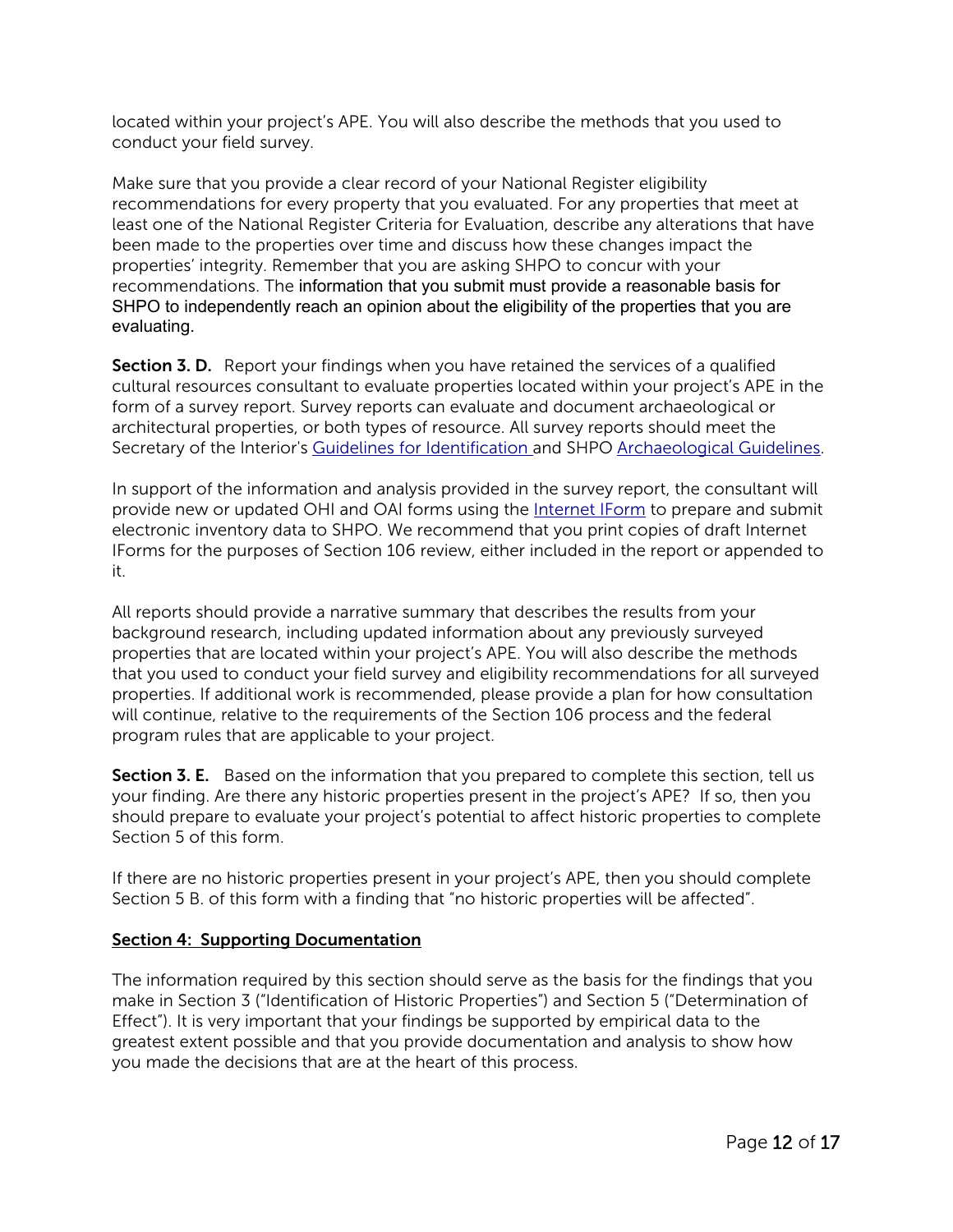- A. Photographs. Faxed or photocopied photographs are not acceptable. Photographs must be color. Printed digital photographs are acceptable provided they have a high dpi, clear resolution, and are large enough to show architectural details. Photographs must provide clear views (i.e. subject of the photograph should not be obscured by shadows, trees, cars, or any other type of obstruction) of all properties 50 years of age or older within the Area of Potential Effects. Remember to label all photographs and key them to your localized map.
	- 1. Photograph the location where the project will be taking place. If the project covers a large area, please provide several views and submit representative streetscape views of the built environment in the Area of Potential Effects to provide the SHPO reviewer with an idea of the architectural context.
	- *2.* Provide photographs of properties identified in Section 3. If your project is located in a National Register eligible or listed historic district, or is located in a local historic district, it is not necessary to photograph every structure. Photographs of properties that will be directly affected by the project and streetscape photographs that clearly illustrate the remainder of the district will suffice. Key identified historic properties onto a localized map. This can be the same map that was created in either Section 2. B or C. *If you choose to document properties 50 years of age and older using Ohio Historic Inventory and/or Ohio Archaeological Inventory forms, please attach photographs of individual properties to their respective forms.*
- B. Project Plan. Include these items so that SHPO can determine if the proposed work conforms to the *[Secretary of the Interior's Standards for the Treatment of Historic](https://www.nps.gov/tps/standards.htm)  [Properties](https://www.nps.gov/tps/standards.htm)*. You may also submit a written statement explaining how you applied the Standards to reach your finding. This is particularly helpful when certain aspects of the proposed work are not conventional or place a greater emphasis on cost, life cycle, maintenance or some other factor than on preservation. Note that the Standards apply not only to the rehabilitation of historic properties, but also to new construction in the vicinity of historic properties.
- C. Provide copies of correspondence submitted by consulting parties and the public so that the SHPO reviewer may understand the basis for their concerns about the project and have access to information regarding the possible presence of historic properties and the likely effects of the project on them prepared by others.

#### Section 5: Determination of Effect

A. Requesting preliminary comments from SHPO provides you with an opportunity to solicit our professional advice about how to resolve complex issues that may be encountered in the Section 106 review process. For instance, we can advise you about dealing with multiple agencies or about managing project consultations that involve additional consulting parties. Using this option is especially helpful in starting consultation about projects that will need more in-depth analysis than what you might easily provide using the Project Summary Form. You may also use this option when you are simply not sure about how to proceed with the evaluation of historic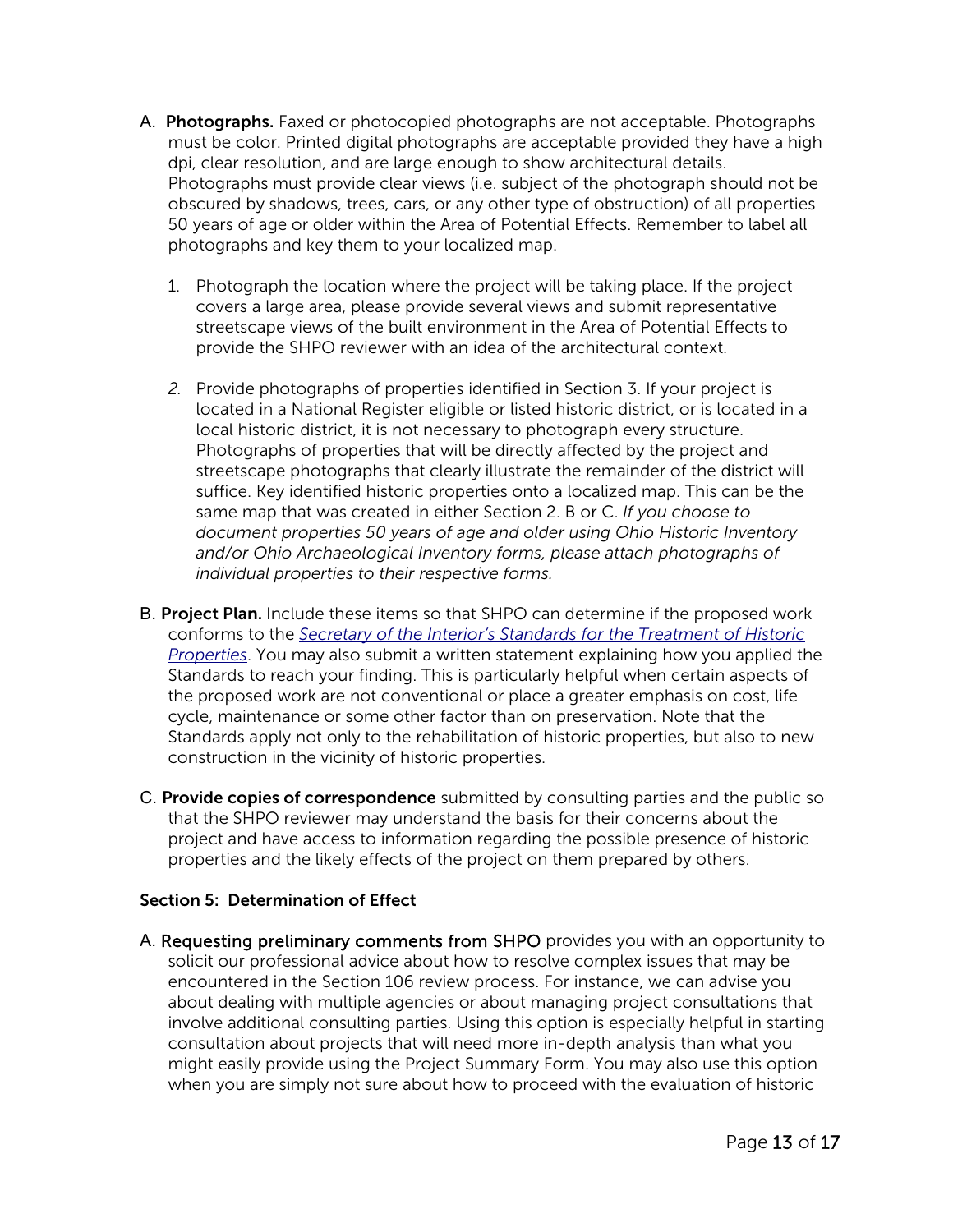properties or project effects, or when you want SHPO to help you determine how to proceed.

When you request preliminary comments, that does not mean that SHPO will help you fill in the blanks on your Project Summary Form or do historical research for you. We may call you to discuss your project or request that you meet with our staff. We may also offer written recommendations about possible options that you should consider in completing your project documentation. Make sure that you provide enough information in this section so that we know the basis for your request and can determine how best to respond.

- B. **Determination of Effect**. Select the appropriate response and provide the basis for your finding. Include your evaluation of the project's effect upon historic properties that are located within the Area of Potential Effects. You should provide analysis in this section about the potential effects to each historic property located in the APE, but remember that your determination of effect finding is for the project as a whole. In evaluating the project's potential effects to historic properties, you will need to draw on all of the information you have already gathered in previous Sections about the scope of the project, its Area of Potential Effects and historic properties.
	- Effect *is defined as "alterations to the characteristics of a historic property qualifying it for inclusion in or eligibility for the National Register".*
	- *An* adverse effect *occurs when an undertaking "may alter, directly or indirectly, any of the characteristics of a historic property that qualify the property for inclusion in the National Register in a manner that would diminish the integrity of the property's location, design, setting, materials, workmanship, feeling, or association".*

When evaluating the impact of the project on historic properties, you must consider both direct (physical) effects and indirect (visual, auditory, and sociocultural) effects that may alter the characteristics of a historic property that qualify it for inclusion in the National Register of Historic Places. In this section, you will consider potential effects on the significant characteristics of the historic properties that you already identified in Section 3. When assessing the effects of the project on historic properties, you should focus primarily on how their significant historic features will be impacted. Will the project diminish or impair them in any way? If so, a finding of "adverse effect" may be warranted. If it is your determination that only a peripheral impact may occur on historic properties in your APE, then you may decide that the more appropriate finding is "no adverse effect".

Evaluating direct effects resulting from project activities can be fairly straightforward, while assessing indirect effects can be more difficult. Visual, auditory, and sociocultural effects primarily impact a historic property's setting, feeling, and/or association – three of the seven aspects of integrity. In order to properly assess indirect effects, it is necessary to determine just how important these aspects of integrity are to a particular historic property.

For example, the largely undeveloped area around a historic farmstead in rural Ohio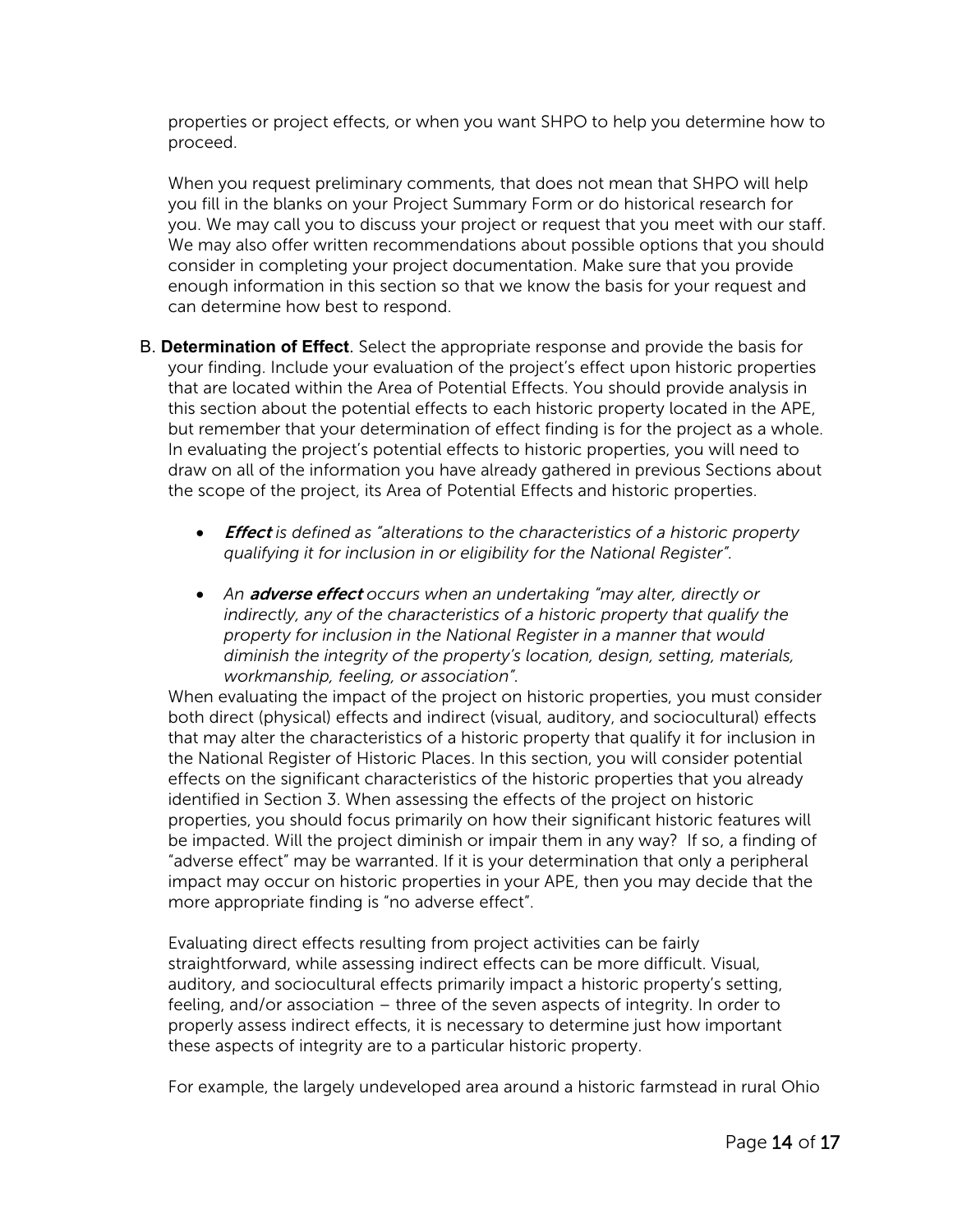may have changed little since it's founding, creating a setting and feeling that is reminiscent of the property's past. Changes to this environment that introduce significant modern elements into the property's surroundings have the potential to impair our ability to experience the setting and feeling of the property (have an adverse effect). However, if the same rural property were located in an area that has experienced considerable modern development, it is unlikely that the property's setting and feeling would still remain intact as character-defining features. Additional changes resulting from a new project would be less likely to affect that property, since they might be lost within our perception of other modern changes in the area.

There are a number of questions that you should consider in completing your evaluation of effect:

- What historic properties were identified in your APE?
- Which features of the historic properties did you determine are critical to conveying their historic significance?
- What project activities during and after construction may have a direct or indirect effect on these historic properties?
- Will archaeological properties be affected by staging or construction activities?
- Will any historic properties be demolished, or will project activities occur within their historic boundaries?
- Did you consider all the potential effects of your project that are reasonably foreseeable?
- If you think that historic properties might be affected by your project, have you considered ways to avoid, minimize or mitigate any adverse effects?
- How did you address concerns expressed by the public and other consulting parties?
- What changes were made to your project to avoid or reduce effects to historic properties?

## Examples of projects for which a no historic properties affected finding are warranted:

- Any project for which you did not to identify any historic properties within the Area of Potential Effects in Section 3 of this form.
- Replacement of water and/or sewer lines within the existing right of way inside a historic district. Any significant archaeological resources that may have been present were likely destroyed when the street was originally constructed. Provided that construction activities are carried out in a way that does not damage adjacent buildings, there should be no perceptible changes to the historic district after construction is complete.
- Replacement of a furnace within a house that is listed in the National Register of Historic Places. A furnace does not contribute to a building's historic significance.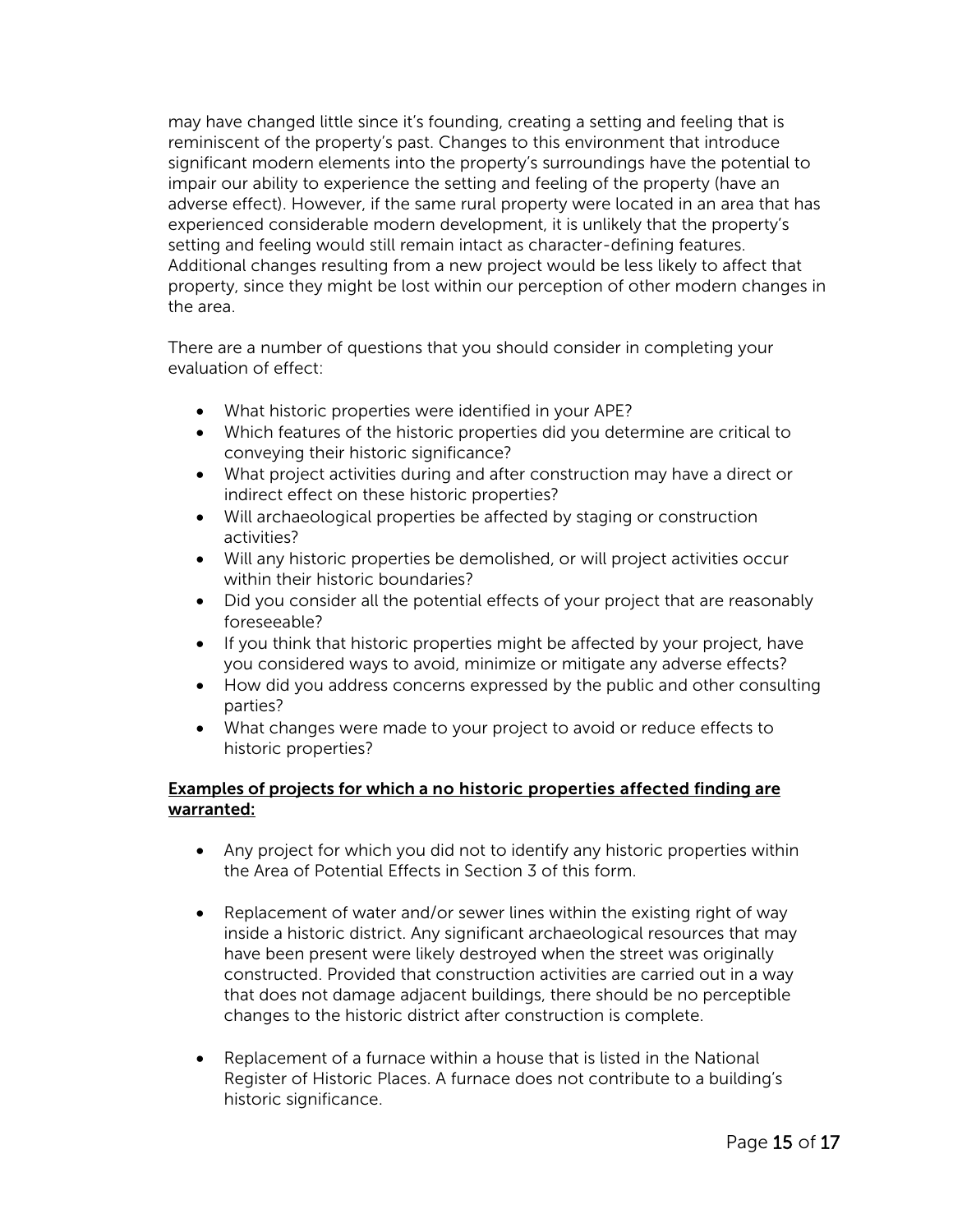## Examples of projects for which a no adverse effect finding is warranted:

- Rehabilitation of a historic building that conforms to the Secretary of the Interior's Standards for Rehabilitation, with an emphasis on retention and repair of significant features and replacement in kind, when necessary.
- Construction of a new building within a historic district that is respectful of the character of historic buildings throughout the neighborhood. For example, a single-family house being constructed on a vacant lot on a street lined with wood frame, two-story, gable- front houses with front porches should incorporate as many of these design elements as possible.
- New construction designed in a way that avoids or protects a significant archaeological site.

## Examples of projects for which an adverse effect finding is warranted:

- Demolition or destruction of any historic property.
- Rehabilitation of a historic property that does not meet the Secretary of the Interior's Standards for Rehabilitation.
- Construction of a new building or building addition within a historic district that is not in keeping with the architectural and design qualities exhibited in buildings throughout the district.

## Additional Guidance

Guidance intended to assist in identifying those aspects of integrity that are of primary importance can be found in [Section VIII: How to Identify the Integrity of a](https://www.nps.gov/subjects/nationalregister/upload/NRB-15_web508.pdf)  [Property](https://www.nps.gov/subjects/nationalregister/upload/NRB-15_web508.pdf) of the *[National Register Bulletin How to Apply the Criteria for Evaluation](https://www.nps.gov/subjects/nationalregister/upload/NRB-15_web508.pdf)*. Additional guidance regarding the identification of architecturally significant features can be found in the following publications:

- *[Preservation Brief 17: Architectural Character, Identifying the Visual Aspects](https://www.nps.gov/tps/how-to-preserve/briefs/17-architectural-character.htm)  [of Historic Buildings as an Aid to Preserving Their Character](https://www.nps.gov/tps/how-to-preserve/briefs/17-architectural-character.htm)*
- *[Preservation Brief 18: Rehabilitating Interiors in Historic Buildings](https://www.nps.gov/tps/how-to-preserve/briefs/18-rehabilitating-interiors.htm)  [Identifying Character-Defining Elements](https://www.nps.gov/tps/how-to-preserve/briefs/18-rehabilitating-interiors.htm)*

This information is particularly helpful when assessing direct effects resulting from the rehabilitation of historic properties.

36 CFR Section 800.5(a) (2) (ii) requires that the *[Secretary of the Interior's Standards](https://www.nps.gov/tps/standards.htm)  [for the Treatment of Historic Properties](https://www.nps.gov/tps/standards.htm)* [36 CFR Part 68] be applied to projects that result in the alteration of historic properties. The relevant standards for the vast majority of projects receiving federal assistance are the [Standards for Rehabilitation.](https://www.nps.gov/tps/standards/rehabilitation.htm) Projects determined to conform to the Standards will have "no adverse effect" on historic properties.